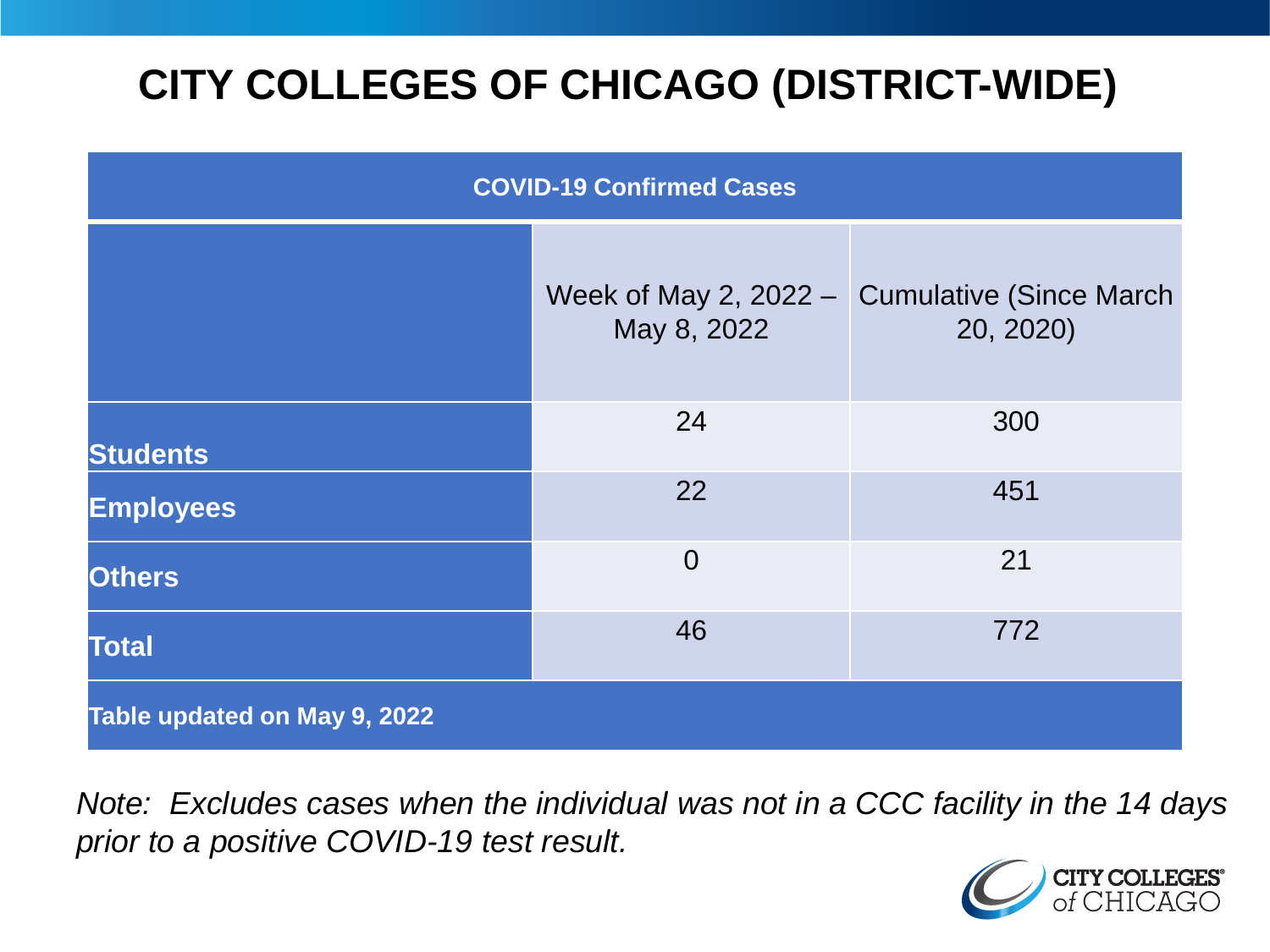### **DALEY COLLEGE**

| <b>COVID-19 Confirmed Cases</b> |                |                                                              |
|---------------------------------|----------------|--------------------------------------------------------------|
|                                 | May 8, 2022    | Week of May 2, 2022 $-$ Cumulative (Since March<br>20, 2020) |
| <b>Students</b>                 | 2              | 27                                                           |
| <b>Employees</b>                | $\overline{2}$ | 48                                                           |
| <b>Others</b>                   | $\overline{0}$ | 3                                                            |
| <b>Total</b>                    | $\overline{4}$ | 78                                                           |
| Table updated on May 9, 2022    |                |                                                              |

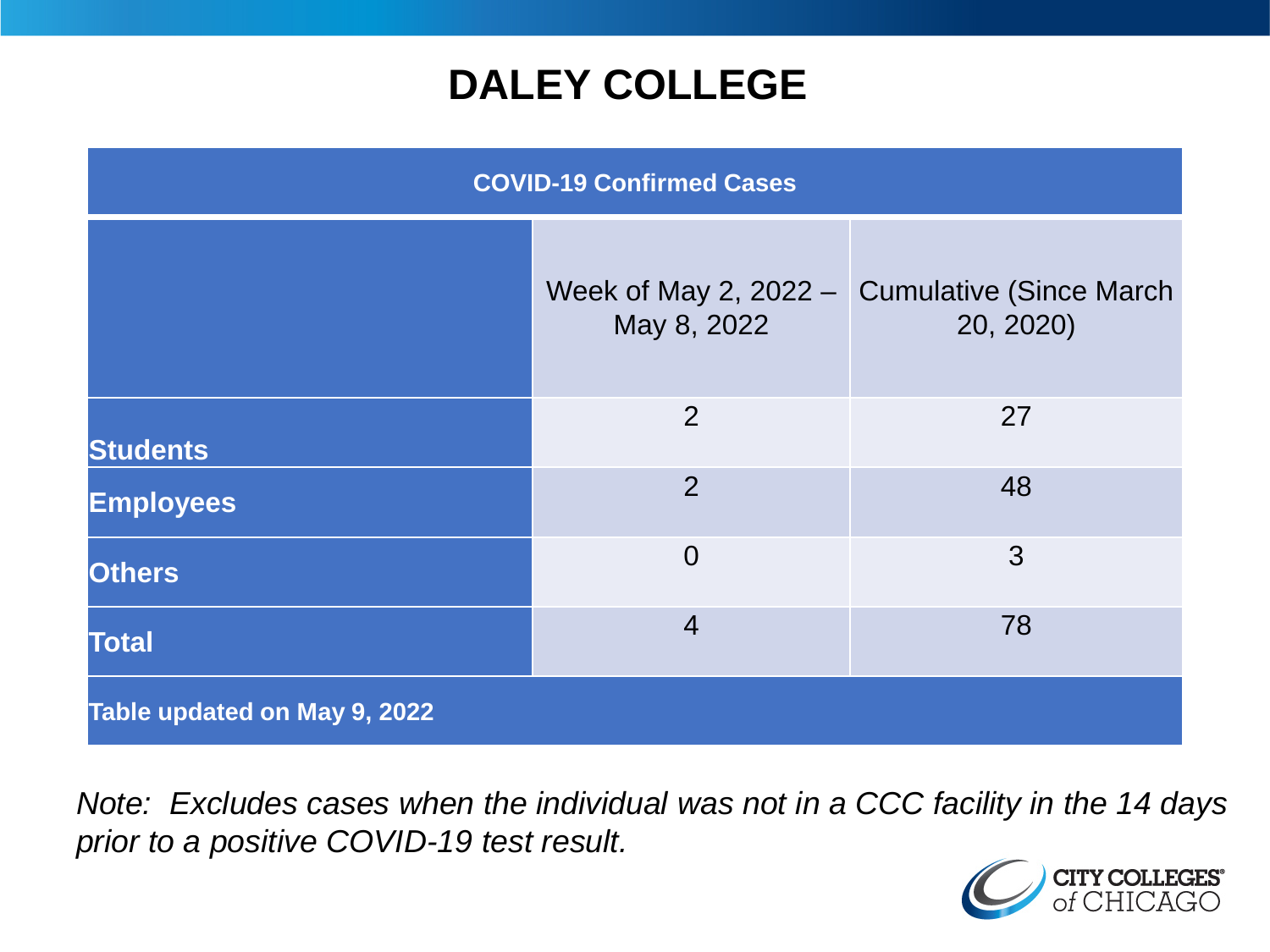### **HAROLD WASHINGTON COLLEGE**

| <b>COVID-19 Confirmed Cases</b> |                                        |                                              |
|---------------------------------|----------------------------------------|----------------------------------------------|
|                                 | Week of May 2, $2022 -$<br>May 8, 2022 | <b>Cumulative (Since March)</b><br>20, 2020) |
| <b>Students</b>                 | 5                                      | 51                                           |
| <b>Employees</b>                | 3                                      | 46                                           |
| <b>Others</b>                   | $\overline{0}$                         | $\overline{2}$                               |
| <b>Total</b>                    | 8                                      | 99                                           |
| Table updated on May 9, 2022    |                                        |                                              |

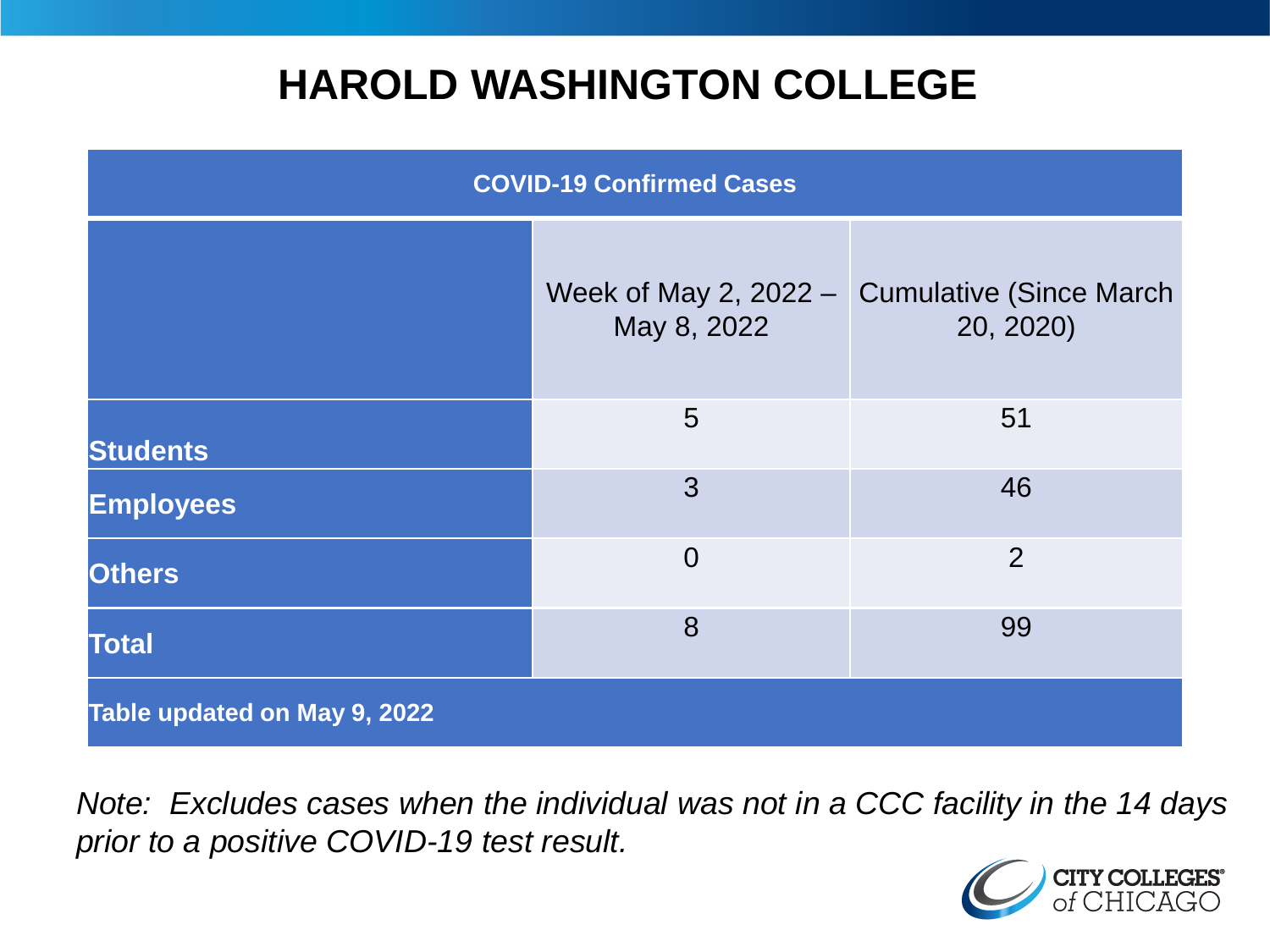### **KENNEDY-KING COLLEGE**

| <b>COVID-19 Confirmed Cases</b> |                                          |                                              |
|---------------------------------|------------------------------------------|----------------------------------------------|
|                                 | Week of May 2, $2022 - 1$<br>May 8, 2022 | <b>Cumulative (Since March)</b><br>20, 2020) |
| <b>Students</b>                 | $\overline{0}$                           | 15                                           |
| <b>Employees</b>                | $\overline{2}$                           | 72                                           |
| <b>Others</b>                   | $\overline{0}$                           | $\overline{2}$                               |
| <b>Total</b>                    | $\overline{2}$                           | 89                                           |
| Table updated on May 9, 2022    |                                          |                                              |

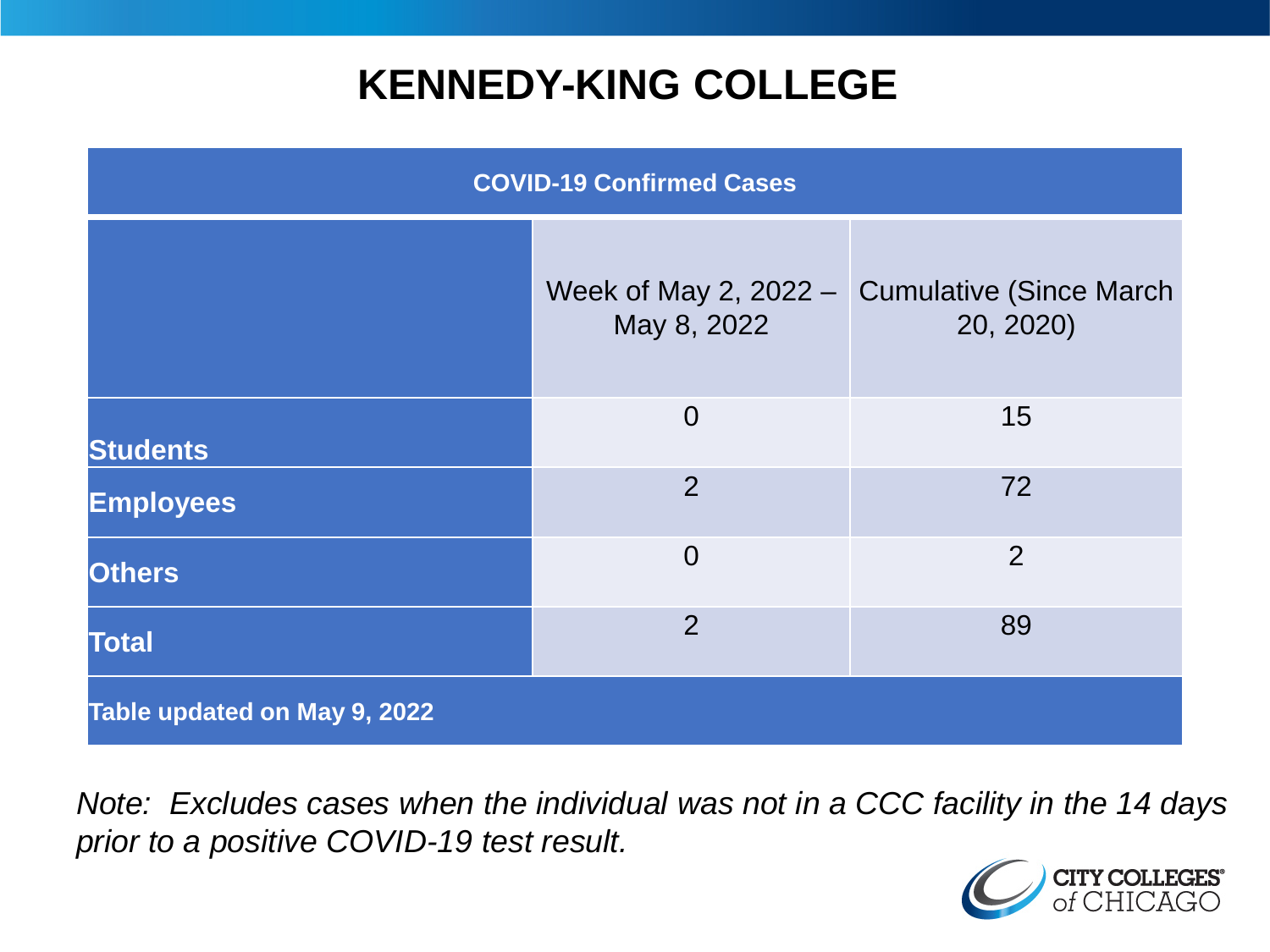# **MALCOLM X COLLEGE**

| <b>COVID-19 Confirmed Cases</b> |                                          |                                              |
|---------------------------------|------------------------------------------|----------------------------------------------|
|                                 | Week of May 2, $2022 - 1$<br>May 8, 2022 | <b>Cumulative (Since March)</b><br>20, 2020) |
| <b>Students</b>                 | 5                                        | 90                                           |
| <b>Employees</b>                | $\overline{4}$                           | 87                                           |
| <b>Others</b>                   | $\overline{0}$                           | 3                                            |
| <b>Total</b>                    | 9                                        | 180                                          |
| Table updated on May 9, 2022    |                                          |                                              |

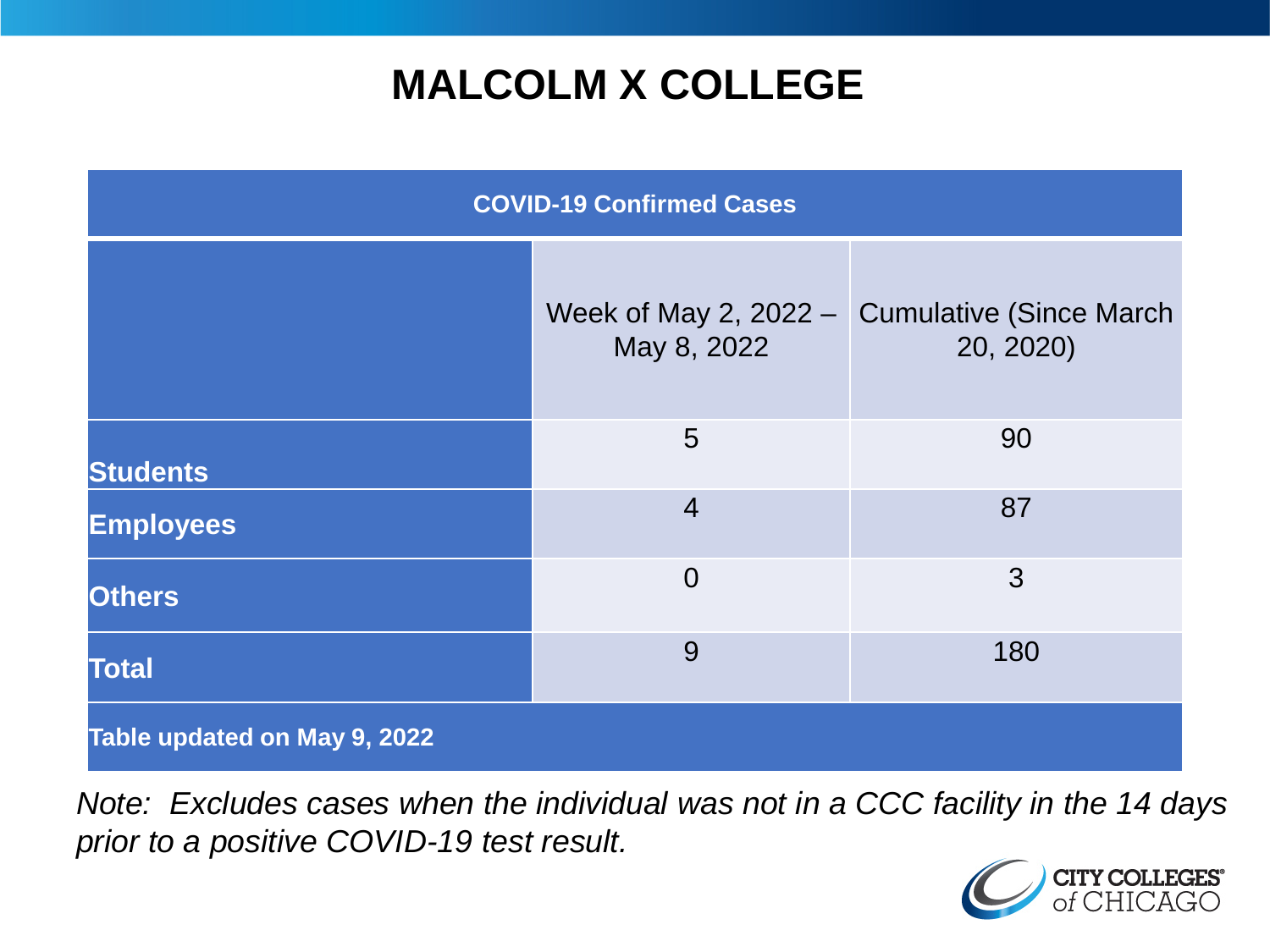# **OLIVE-HARVEY COLLEGE**

| <b>COVID-19 Confirmed Cases</b> |                                        |                                              |
|---------------------------------|----------------------------------------|----------------------------------------------|
|                                 | Week of May 2, $2022 -$<br>May 8, 2022 | <b>Cumulative (Since March)</b><br>20, 2020) |
| <b>Students</b>                 | 1                                      | 17                                           |
| <b>Employees</b>                | 1                                      | 56                                           |
| <b>Others</b>                   | $\overline{0}$                         | 5                                            |
| <b>Total</b>                    | $\overline{2}$                         | 78                                           |
| Table updated on May 9, 2022    |                                        |                                              |

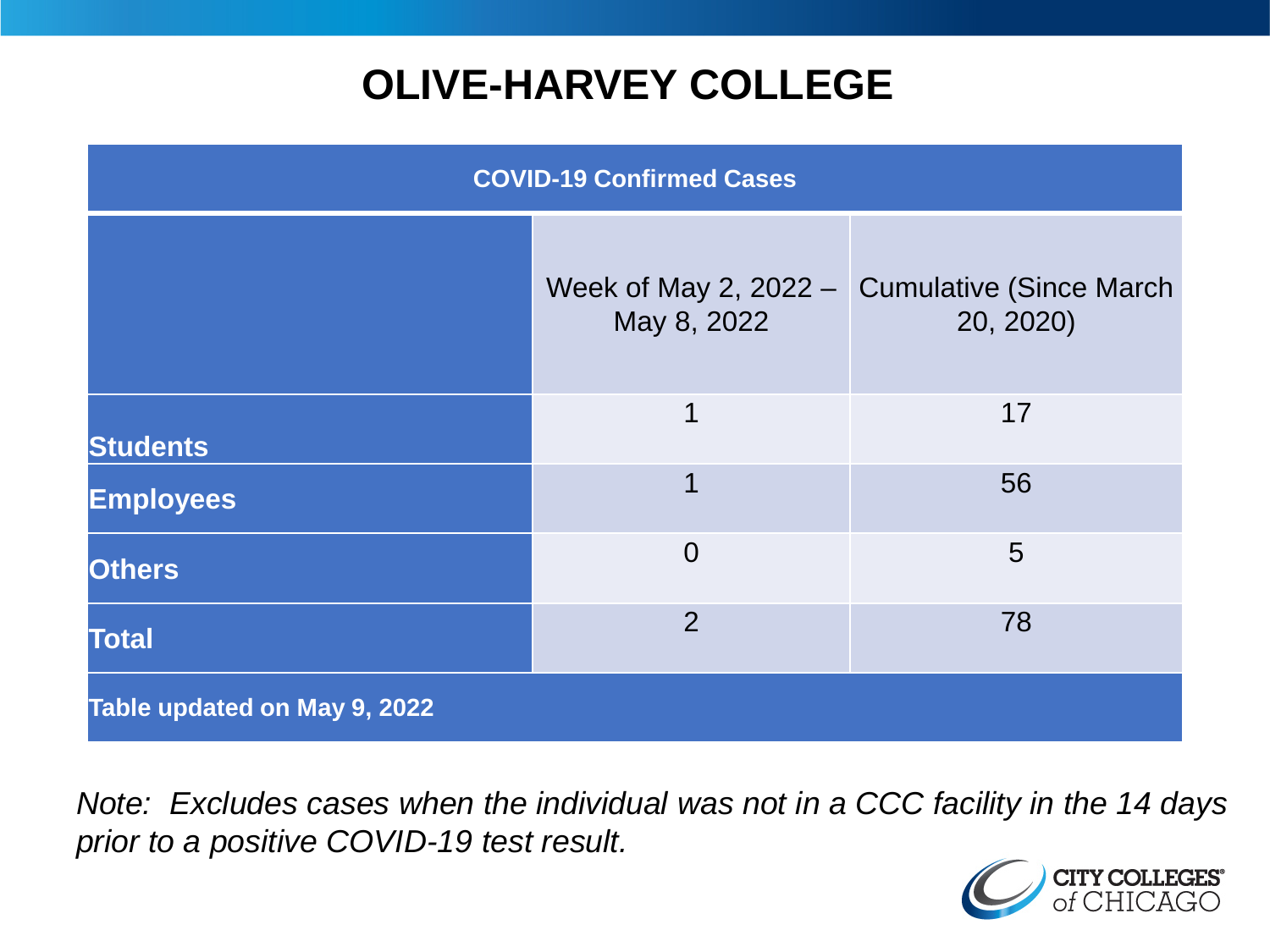### **TRUMAN COLLEGE**

| <b>COVID-19 Confirmed Cases</b> |                                          |                                              |
|---------------------------------|------------------------------------------|----------------------------------------------|
|                                 | Week of May 2, $2022 - 1$<br>May 8, 2022 | <b>Cumulative (Since March)</b><br>20, 2020) |
| <b>Students</b>                 | 5                                        | 46                                           |
| <b>Employees</b>                | $\overline{2}$                           | 73                                           |
| <b>Others</b>                   | $\overline{0}$                           | $\overline{\mathbf{1}}$                      |
| <b>Total</b>                    | $\overline{7}$                           | 120                                          |
| Table updated on May 9, 2022    |                                          |                                              |

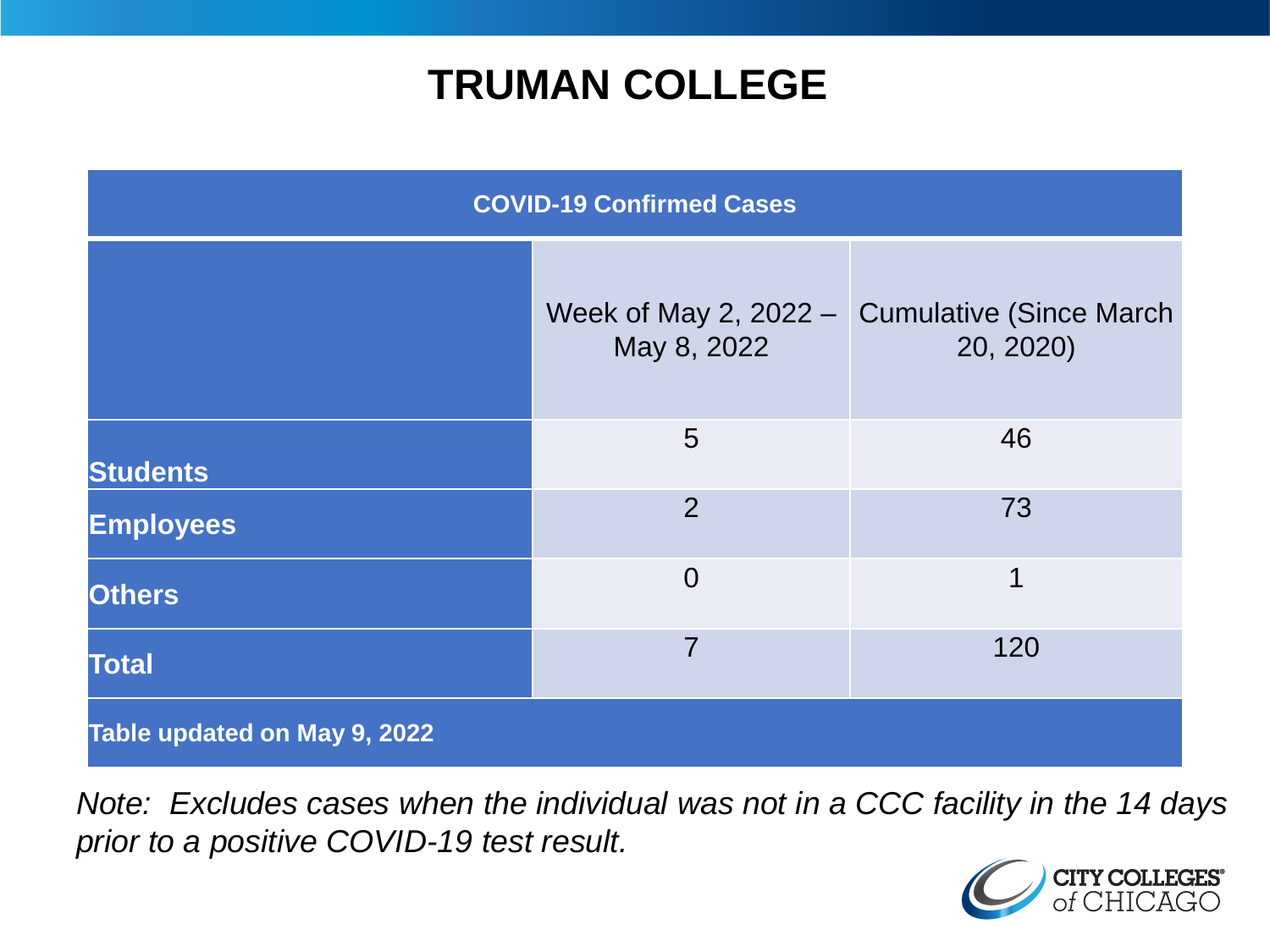### **WRIGHT COLLEGE**

| <b>COVID-19 Confirmed Cases</b> |                                        |                                              |
|---------------------------------|----------------------------------------|----------------------------------------------|
|                                 | Week of May 2, $2022 -$<br>May 8, 2022 | <b>Cumulative (Since March)</b><br>20, 2020) |
| <b>Students</b>                 | 6                                      | 54                                           |
| <b>Employees</b>                | $\overline{7}$                         | 58                                           |
| <b>Others</b>                   | $\overline{0}$                         | $\overline{2}$                               |
| <b>Total</b>                    | 13                                     | 114                                          |
| Table updated on May 9, 2022    |                                        |                                              |

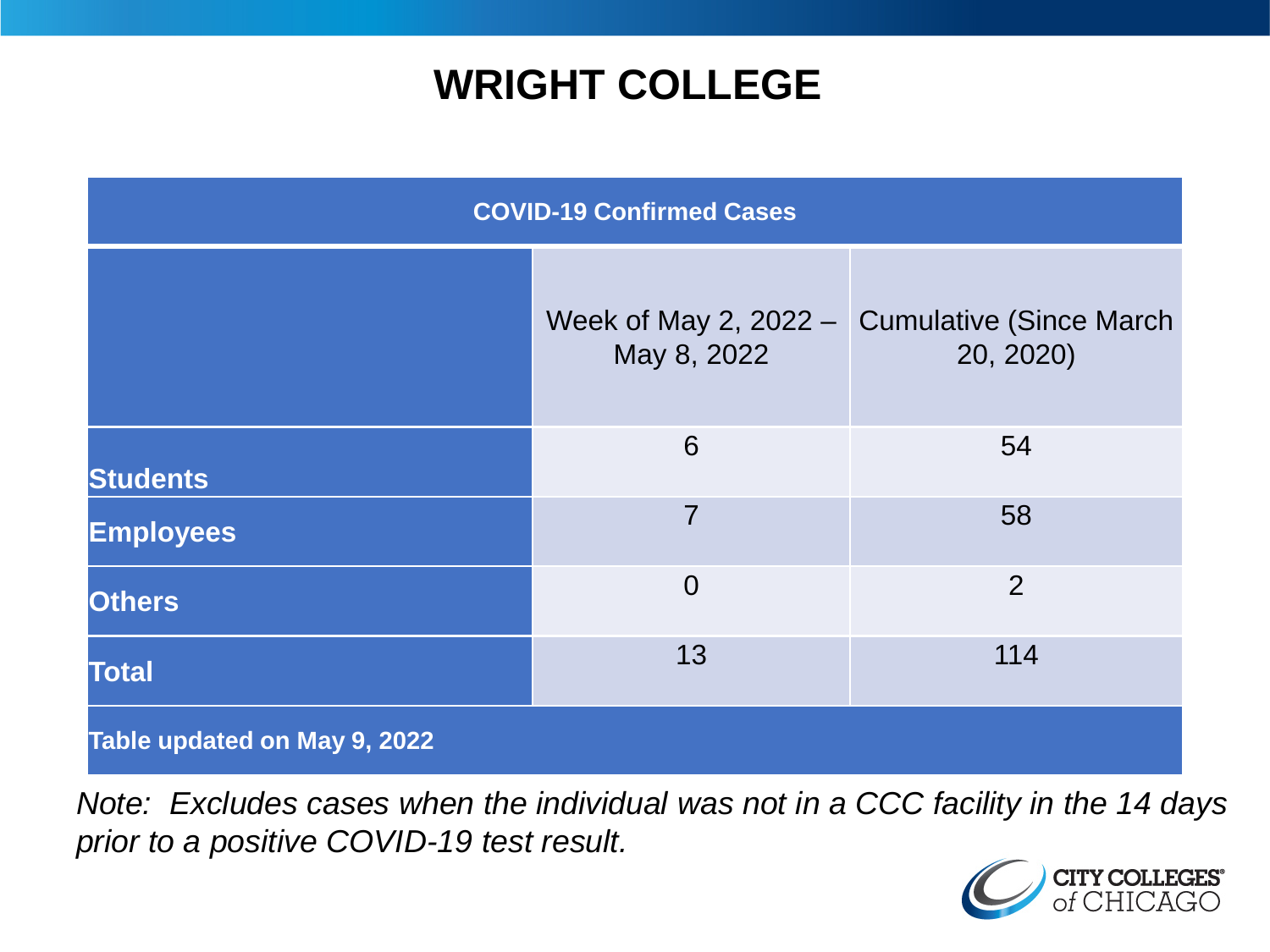#### **180 N. WABASH**

| <b>COVID-19 Confirmed Cases</b> |                                          |                                              |
|---------------------------------|------------------------------------------|----------------------------------------------|
|                                 | Week of May 2, $2022 - 1$<br>May 8, 2022 | <b>Cumulative (Since March)</b><br>20, 2020) |
| <b>Students</b>                 | $\overline{0}$                           | $\overline{0}$                               |
| <b>Employees</b>                | 1                                        | 10                                           |
| <b>Others</b>                   | $\overline{0}$                           | 3                                            |
| <b>Total</b>                    | 1                                        | 13                                           |
| Table updated on May 9, 2022    |                                          |                                              |